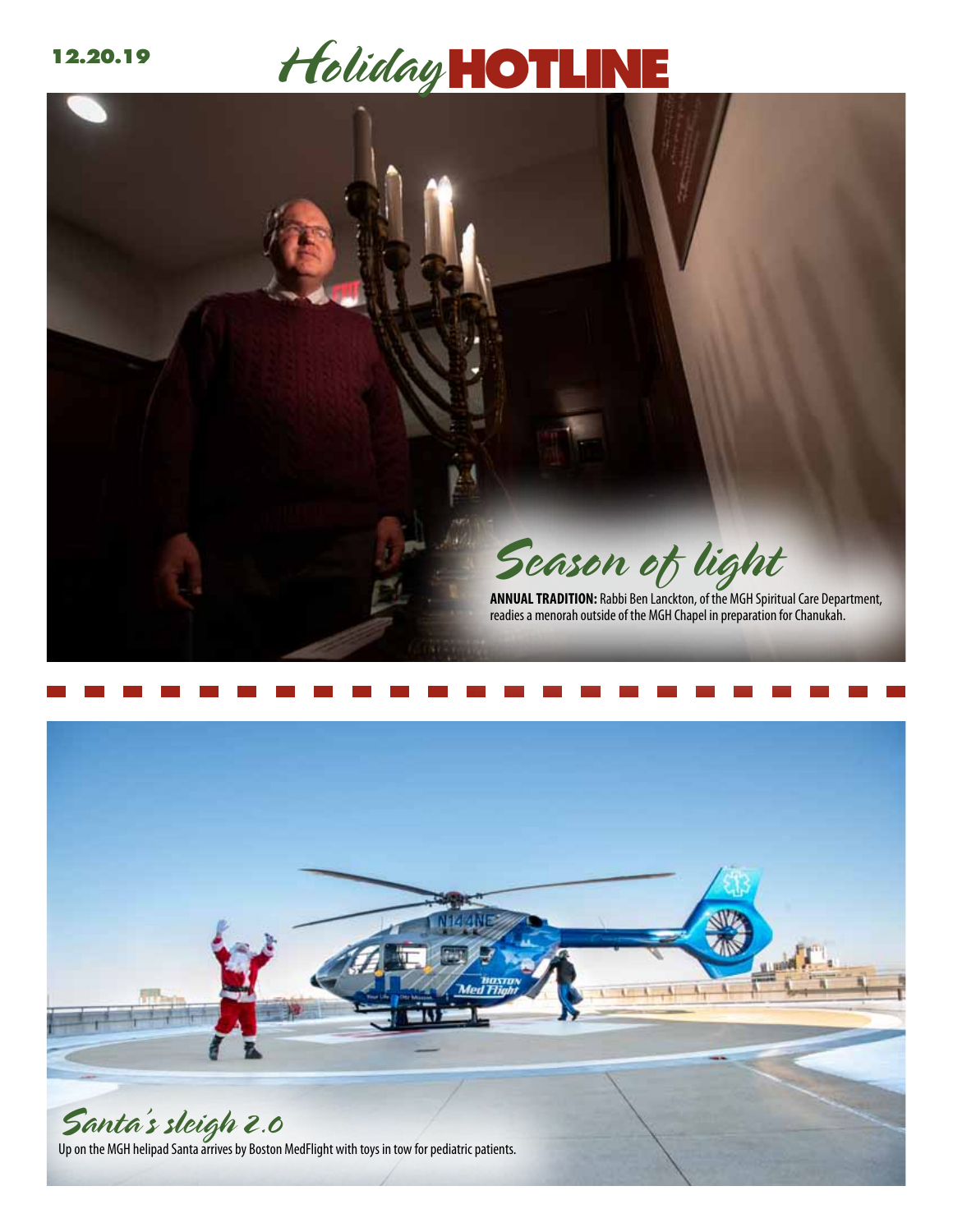#### **12.20.19**



**a generous spirit:** Revere CARES Power of Know youth group pack groceries to be donated to community members.

**Festivities WITH FAMILY AND FRIENDS:** MGHers gather to celebrate the season during the annual holiday reception at the main campus.

**peace ON earth:** HAVEN (Helping Abuse and Violence End Now) staff collect donations from departments throughout the hospital for its annual gift card drive.







**a Caroling canine:** Staff perform holiday favorites in the hallway of the MGH main campus, joined by a furry friend from the Pet Therapy Program.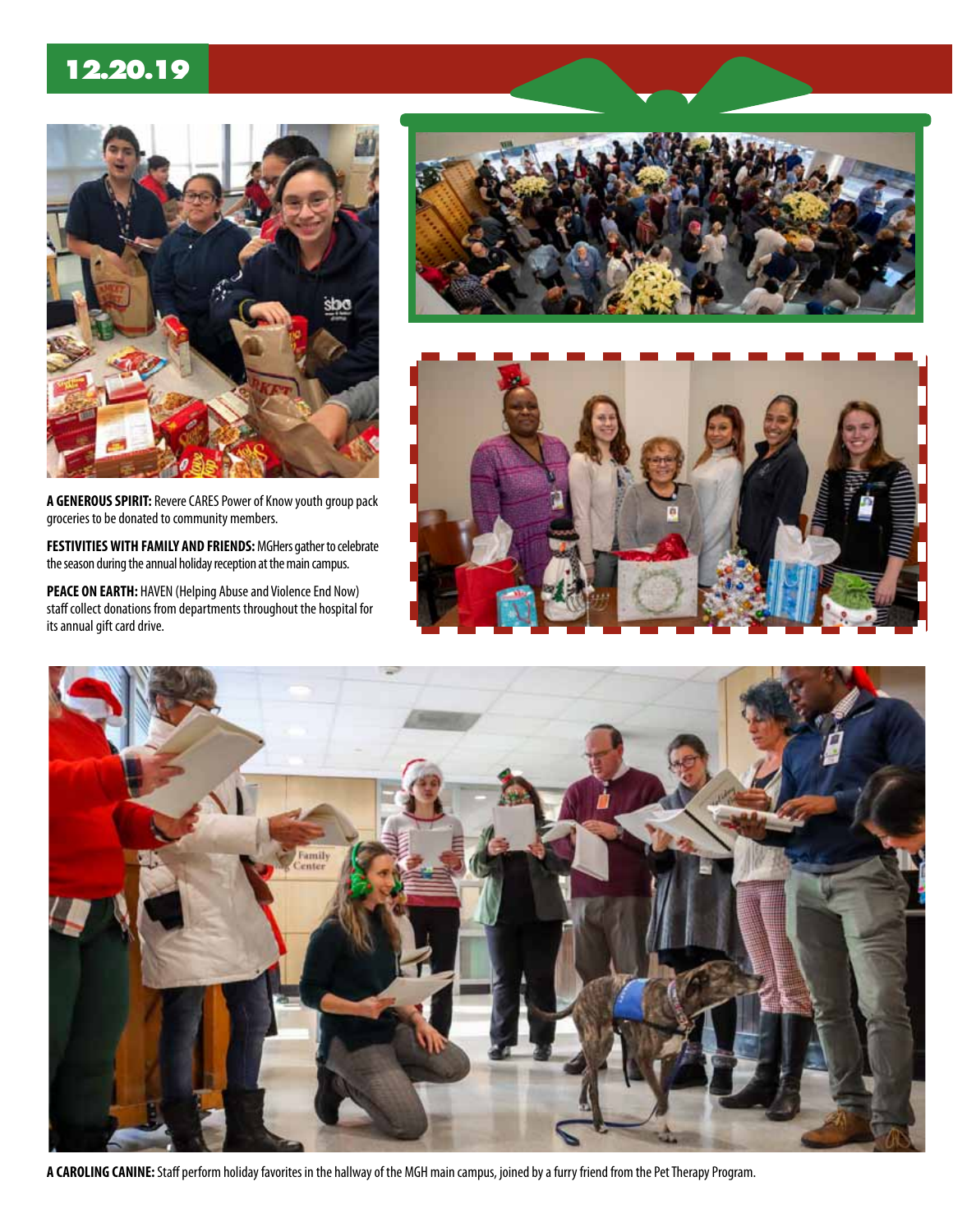### MGH**HOT**

# *All I want for Christmas is...*



**A WORLD SERIES WIN:** MGHfC patient Abigail Broder, at center with ball, and her family visit with Red Sox players Brian Johnson, Bobby Poyner, Mike Shawaryn and Josh Taylor along with Wally the Green Monster mascot.



**Healthy Habits:** Healthy Chelsea participants deliver meals to families in need.



**A COZY CREATION:** As part of its annual tradition, LVC members donate homemade fleece blankets for MGHfC patients.



**A snug hug:** Boston Bruin David Krejci visits pediatric patients, including Anna Bearce, to laugh and play – running here and there all around the square (unit).



**Time with friends:** Members of the Charlestown Coalition Turn It Around youth program participate in the Charlestown Holiday Night Out.



**Comfort and joy:** Lunder 7 staff collect gifts for an area organization which assists and supports survivors of domestic violence.